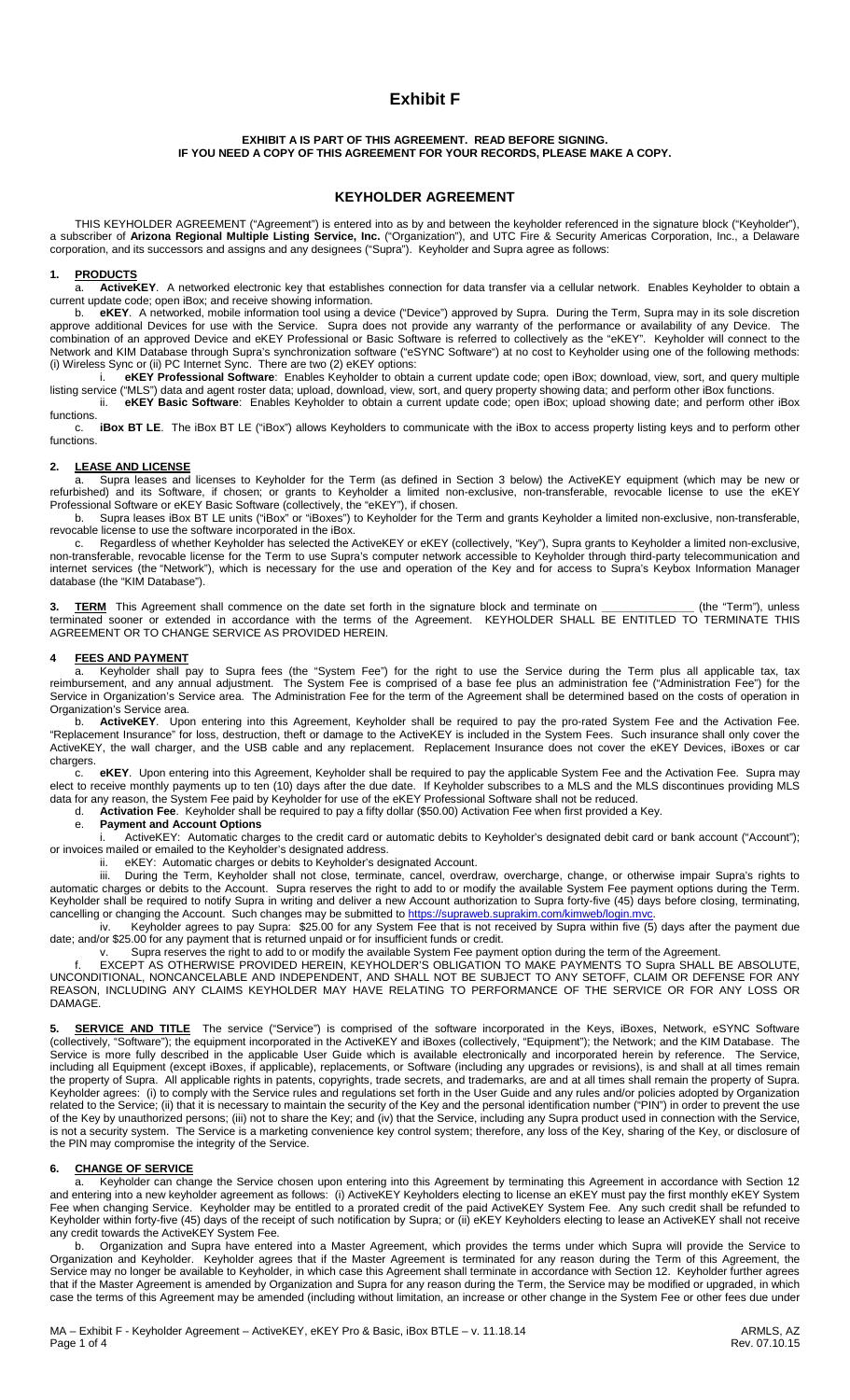this Agreement) upon written notice to Keyholder by Supra. Except as the rights and obligations of Keyholder and Supra under this Agreement may be affected as described in the two (2) preceding sentences, the rights and obligations between Keyholder and Supra with respect to the Service are governed solely by the terms and conditions of this Agreement.<br>
c. Supra may discontinue any item of Equipment or Sole

Supra may discontinue any item of Equipment or Software used in connection with the Service upon the provision of one (1) year prior written notice to Organization. If Supra discontinues any item of Equipment or Software, the any item of Equipment and Software provided to Keyholder hereunder shall continue to be compatible with and shall function with the Service.

**7. WARRANTY** All Equipment and Software manufactured by Supra and used in connection with the Service is warranted for the Term against defects in workmanship and/or materials, and to operate in accordance with Product specifications. Supra shall, without charge, repair or replace such defective or nonconforming Equipment or Software during the Term. Replacements may be new or refurbished. Keyholder must return at her or his sole cost and expense any defective or nonconforming Equipment under warranty to Supra or, at Supra's request, to Organization. This warranty does not extend to any loss, damage, or destruction caused by accident, abuse, neglect or misuse.

### **8. RISK OF LOSS; RETURN OF EQUIPMENT AND SOFTWARE**

No loss, damage or destruction to any item of Equipment or Software, or to anything included with the Service which has been provided to Keyholder, shall relieve Keyholder of any obligation under this Agreement.

b. At the expiration of the Term or early termination of this Agreement, Keyholder, at Keyholder's expense and risk, shall immediately return or cause the return to Supra to such location as Supra shall specify, anything included with the Service which has been provided to Keyholder, except that at the expiration of the Term, any iBoxes leased pursuant to this Agreement shall be returned to Organization if applicable. Such items shall be returned in good condition, repair and working order, except for ordinary wear and tear. Keyholder shall delete any Software provided by Supra from all of Keyholder's personal computers and Devices and/or return any such media which remains in Keyholder's possession to Supra.

# **9. REPRESENTATIONS AND COVENANTS** Keyholder covenants and agrees:

If Keyholder misuses the Service or any component thereof, including without limitation, use of the Service in violation of the user guide, and a third party brings an action against Supra relating to such misuse, Keyholder agrees to indemnify, defend and hold harmless Supra, and its directors, officers, agents, representatives, employees, successors and assigns, from and against any and all claims, demands, actions, losses, damages, injuries, obligations, liabilities and costs and expenses of every kind or nature (including reasonable attorneys' fees, whether incurred at the trial or appellate level, in an arbitration proceeding, in bankruptcy, including without limitation, any adversary proceeding, contested matter or motion or otherwise) incurred by Supra in such proceeding.

## b. **Supra and Organization shall not be liable for any compensatory, indirect, incidental, consequential, punitive, reliance or special damages, including without limitation, damages for lost profits, advantage, savings or revenues of any kind or increased cost of operations, arising out of the use or inability to use the Service for any purpose whatsoever whether or not Keyholder has been advised of the possibility of such damages.**<br>**c.** Keyholde

Keyholder will not (i) use or gain access to the source code for the Software; (ii) alter, reproduce, modify, adapt, translate, reverse engineer, de-compile, disassemble or prepare derivative works based upon the Software; or (iii) provide or otherwise make available the Software or any part or copies thereof to any third party.

d. To provide Supra with written notice of any legal proceeding or arbitration in which Keyholder is named as a defendant and that alleges defects in the Equipment and/or Software and/or Service within ten (10) days after Keyholder receives written notice of such action. The obligations set forth in this Section shall survive termination of this Agreement.

#### **10. DEFAULT**

a. Each of the following events shall be an Event of Default by Keyholder under this Agreement:

i. Keyholder's failure to pay, for any reason, any amount required under this Agreement within five (5) days after the date that such payment is due, including without limitation, insufficient available credit or funds in the Account; or

- ii. Keyholder's breach of any other obligation under this Agreement, which is not cured within ten (10) days after written notice by Supra;
	- iii. Closure, termination, cancellation, or change by Keyholder of the Account without meeting the requirements of Section 4(e.iii) above; or

iv. The commencement of either a voluntary or involuntary action under any bankruptcy, insolvency or other similar law of the United States of America or any state thereof or of any other country or jurisdiction with respect to Keyholder; or

v. Keyholder's allowing another person to use the Key, disclosure of the PIN to another person, attaching the PIN to or writing the PIN on the Equipment.

b. An Event of Default by Supra under this Agreement shall occur upon the termination for any reason of the Master Agreement.

#### **11. RIGHTS AND REMEDIES**

Upon the occurrence of an Event of Default by Keyholder, Supra may, at its sole option and without limitation or election as to other remedies available under this Agreement or at law or in equity, exercise one or more of the following remedies and may also exercise such remedies if it is directed by Organization or one of Organization's boards or associations of REALTORS® to discontinue Service to Keyholder. Keyholder should be aware that Organization, or a board or association of REALTORS® may assess fines of up to \$5,000.00 for violations of Organization's rules and/or policies relating to the Service or any default under this Agreement:

- i. Deactivate Keyholder's access to the Service or any component of the Service; and/or
- ii. Terminate this Agreement and the leases and licenses granted hereunder; and/or
- iii. Require the return of all Equipment, Software, and anything included with the Service; and/or<br>iv. Require the deletion of all Software from all of Kevholder's personal computers and Devices;
- Require the deletion of all Software from all of Keyholder's personal computers and Devices; and/or

v. Charge against the Account or invoice the Keyholder for any outstanding amounts owed under this Agreement, including any applicable liquidated damages for the failure to return the Equipment; and/or

vi. Take any and all actions necessary to collect all amounts currently due and owing under this Agreement, including any and all costs and expenses of every kind or nature (including reasonable attorneys' fees, whether incurred at the trial or appellate level, in an arbitration proceeding, or in bankruptcy, including any adversary proceeding, contested matter or motion, or otherwise) incurred by Supra in connection with the exercise of its rights and remedies under this Agreement.

Upon the occurrence of an Event of Default by Supra, all of Keyholder's obligations under this Agreement shall terminate, except Keyholder shall be required to return the Equipment and any software media provided by Supra which remains in Keyholder's possession; to delete all Software from all of Keyholder's personal computers and Devices; and to pay Supra any outstanding amounts owed under this Agreement, including any applicable liquidated damages for the failure to return the Equipment.

c. If Supra deactivates the Service because of a default by Keyholder under this Agreement, but does not otherwise terminate this Agreement, Keyholder will be entitled to seek to have the Service reactivated. In order to so, Keyholder shall be required to cure any and all existing defaults, and to pay any and all outstanding amounts owed under this Agreement and the reasonable costs and attorneys' fees incurred by Supra in connection with collecting under this Agreement. After confirmation of the curing of such defaults and the receipt of payment of such amounts, Supra shall reactivate the Service within twenty-four (24) hours.

d. In the event that Supra institutes any action for the collection of amounts due and payable hereunder, Keyholder shall pay, in addition to the amounts due and payable under this Agreement, all reasonable costs and attorneys fees incurred by Supra in connection with collecting under this Agreement. Keyholder expressly waives all rights to possession or use of the Service, Equipment and Software after the occurrence of an Event of Default, and waives all claims or losses caused by or related to any repossession or termination of use.

e. Supra's failure or delay in exercising any right or remedy under this Agreement shall not operate as a waiver thereof or of any subsequent breach or of such right or remedy. Supra's rights and remedies are cumulative, not exclusive, and no exercise of any remedy shall preclude the exercise of another remedy.

#### **12. TERMINATION**

a. Keyholder may terminate this Agreement at any time by returning all Equipment, Software, and anything included with the Service which has been provided to Keyholder; deleting all Software from all of Keyholder's personal computers and Devices; and paying Supra any amounts owing prior to such termination, including (i) any applicable liquidated damages and (ii) any unpaid System Fees owing prior to such termination. Upon termination, System Fees, which would have become owing after the date of termination of this Agreement are released and discharged by Supra.

b. Supra may terminate this Agreement upon termination of the Master Agreement for any reason, including without limitation, a default by Organization under the Master Agreement. Upon termination, Keyholder shall satisfy the obligations set forth above in Section 12(a).

c. In the event that Keyholder fails to return all Equipment leased to Keyholder upon termination of this Agreement or at the expiration of the Term (except that at the expiration of the Term, any iBoxes leased pursuant to this Agreement shall be returned to Organization, if applicable), Keyholder acknowledges and agrees that it is impractical and difficult to assess actual damages and therefore agrees to pay to Supra, as liquidated